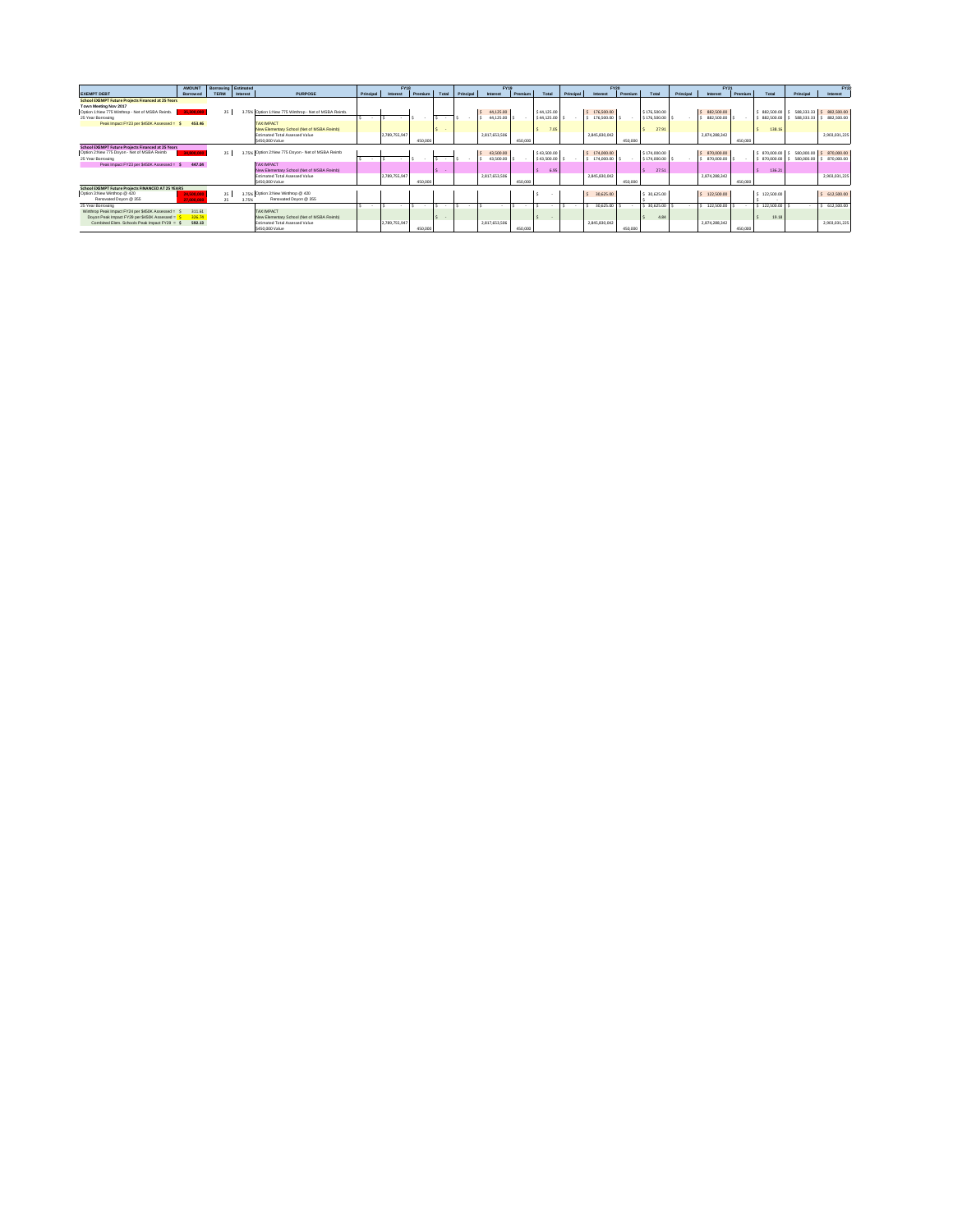|         |                                                           |                                                                                                 | <b>FY23</b><br><b>FY24</b><br>Interest Premium |         |        |                                                                                              |               |         |                                                        | <b>FY25</b>                   |                                                 |         |           |                                              | <b>FY26</b>                                                                                                                                                                                      |        |                                                                                                           |                               |                                                                      | <b>FY27</b> |        | <b>FY28</b>                                                                          |                                                          |  |
|---------|-----------------------------------------------------------|-------------------------------------------------------------------------------------------------|------------------------------------------------|---------|--------|----------------------------------------------------------------------------------------------|---------------|---------|--------------------------------------------------------|-------------------------------|-------------------------------------------------|---------|-----------|----------------------------------------------|--------------------------------------------------------------------------------------------------------------------------------------------------------------------------------------------------|--------|-----------------------------------------------------------------------------------------------------------|-------------------------------|----------------------------------------------------------------------|-------------|--------|--------------------------------------------------------------------------------------|----------------------------------------------------------|--|
| Premium | Total                                                     | Principal                                                                                       | Interest                                       | Premium | Total  | Principal                                                                                    |               |         | Total                                                  | Principal                     | Interest                                        | Premium | Total     | Principal                                    | Interest Premium                                                                                                                                                                                 |        | Total                                                                                                     | Principal                     | <b>Interest</b>                                                      | Premium     | Total  | Principal                                                                            | <b>Interest</b>                                          |  |
|         | 227.99                                                    | \$1,470,833.33 \$1,652,936.51 \$1,301,687.50<br>\$1,470,833,33 \$1,652,936.51 \$1,301,687.50 \$ |                                                |         | 453.46 | S 2.954.624.01 S 1.652.936.51 S 1.239.702.38<br>2.954.624.01 S 1.652.936.51 S 1.239.702.38 S |               |         | \$2,892,638.89 \$1,652,936.51 \$1,177,717.26<br>439.55 |                               | \$2.892.638.89 \$1.652.936.51 \$1.177.717.26 \$ |         | 475.88    | S 2.830.653.77 S 1.652.936.51 S 1.115.732.14 | \$2.830.653.77 \$1.652.936.51 \$1.115.732.14 \$                                                                                                                                                  |        | 412.43                                                                                                    | S 2.768.668.65 S 1.652.936.51 | \$1,053,747.02<br>\$ 2,768,668,65 \$ 1,652,936.51 \$ 1,053,747.02 \$ |             | 399.20 | 2.706.683.53 S 1.652.936.51<br>2.706.683.53 \$ 1.652.936.51 \$                       | 991.761.90<br>991.761.90                                 |  |
| 450.000 |                                                           |                                                                                                 | 2.932.061.538                                  | 450,000 |        |                                                                                              | 2.961.382.153 | 450,000 |                                                        |                               | 2990995975                                      | 45000   |           |                                              | 3020905934                                                                                                                                                                                       | 45000  |                                                                                                           |                               | 3051114994                                                           | 450000      |        |                                                                                      | 3081626144                                               |  |
|         | \$1,450,000,00 \$1,629,523.81 \$1,283,250,00 \$<br>224.77 | \$1,450,000.00 \$ 1,629,523.81 \$1,283,250.00                                                   |                                                |         | 447.04 | \$2,912,773.81 \$1,629,523.81 \$1,222,142.86                                                 |               |         | \$2,851,666.67 \$1,629,523.81 \$1,161,035.71<br>433.33 |                               |                                                 |         | 419 84    |                                              | \$2,790,559.52 \$1,629,523.81 \$1,099,928.57<br>5 2,912,773.81 5 1,629,523.81 5 1,222,142.86 5 5 5 2,851,666.67 5 1,629,523.81 5 1,161,035.71 5 5 2,790,559.52 5 1,629,523.81 5 1,099,928.57 5 - |        | \$2,729,452.38 \$1,629,523.81 \$1,038,821.43<br>\$2,729,452.38 \$1,629,523.81 \$1,038,821.43 \$<br>406.58 |                               |                                                                      |             | 393.55 | S 2.668.345.24 S 1.629.523.81 S                                                      | 977.714.29<br>S 2,668,345,24 S 1,629,523,81 S 977,714,29 |  |
| 450.000 |                                                           |                                                                                                 | 2.932.061.538                                  | 450,000 |        |                                                                                              | 2.961.382.153 | 450,000 |                                                        |                               | 2990995975                                      | 45000   |           |                                              | 3020905934                                                                                                                                                                                       | 45000  |                                                                                                           |                               | 3051114994                                                           | 45000       |        |                                                                                      | 3081626144                                               |  |
|         |                                                           | \$612,500,00 \$408,333,33 \$612,500,00                                                          |                                                |         |        | S 1.020.833.33 S 1.147.222.22 S                                                              | 903,437.50    |         | S 2.050.659.72 S 1.147.222.22 S 860.416.67             |                               | 33,750.00                                       |         | 33,750.00 |                                              | S 2.007.638.89 S 1.147.222.22 S 817.395.83<br>\$135,000.00                                                                                                                                       |        | S 1.964.618.06 S 1.147.222.22 S<br>135,000.00                                                             |                               | 774,375.00<br>675,000.00                                             |             |        | S 1.921.597.22 S 1.147.222.22 S 731.354.17<br>675,000.00 \$ 450,000.00 \$ 675,000.00 |                                                          |  |
|         | 612,500.00 S<br>94.94                                     | 408.333.33 \$                                                                                   | 612,500.00 S                                   |         | 156.67 | 1.020.833.33 S 1.147.222.22                                                                  | 903,437.50 S  |         | 311.61                                                 | \$2.050.659.72 \$1.147.222.22 | 894,166,67 S                                    |         | 307.13    | S 2.041.388.89 S 1.147.222.22                | 952 395.83 S                                                                                                                                                                                     |        | \$ 2,099,618,06 \$ 1,147,222,22 \$ 1,449,375,00 \$<br>312.76                                              |                               |                                                                      |             | 382.96 |                                                                                      | 2.596.597.22 \$ 1.597.222.22 \$ 1.406.354.17             |  |
| 450,000 |                                                           |                                                                                                 | 2.932.061.538                                  | 450,000 |        |                                                                                              | 2.961.382.153 | 450,000 |                                                        |                               | 2990995975                                      | 450000  |           |                                              | 3020905934                                                                                                                                                                                       | 450000 |                                                                                                           |                               | 3051114994                                                           | 450000      |        |                                                                                      | 3081626144                                               |  |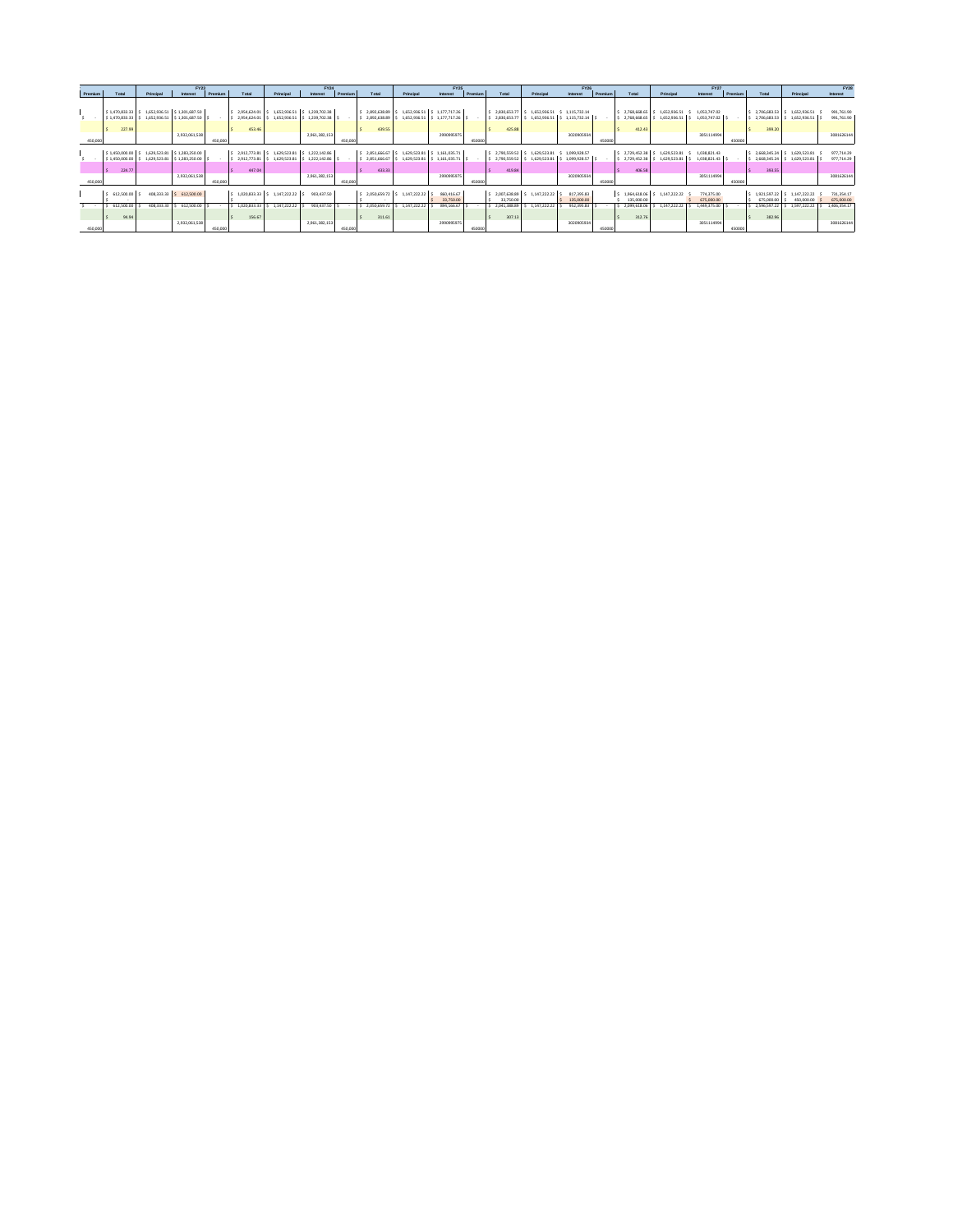|         |              | FY29                             |                 |         |                               |                              | FY30         |         |                   |                               | FY31         |        |                    |                                 | <b>FY32</b>  |        |                               |                                  | <b>FY33</b>    |        | <b>FY34</b>      |                               |              |
|---------|--------------|----------------------------------|-----------------|---------|-------------------------------|------------------------------|--------------|---------|-------------------|-------------------------------|--------------|--------|--------------------|---------------------------------|--------------|--------|-------------------------------|----------------------------------|----------------|--------|------------------|-------------------------------|--------------|
| Premium | Total        | Principal                        | Interest        | Premium | Total                         | Principal                    | Interest     | Premium | Total             | Principal                     | Interest     |        | Total              | Principa                        | Interest     |        | Total                         | Principa                         | Interest       |        | Total            | Principal                     | Interest     |
|         |              |                                  |                 |         |                               |                              |              |         |                   |                               |              |        |                    |                                 |              |        |                               |                                  |                |        |                  |                               |              |
|         |              |                                  |                 |         |                               |                              |              |         |                   |                               |              |        |                    |                                 |              |        |                               |                                  |                |        |                  |                               |              |
|         |              | 2.644.698.41 S 1.652.936.51      | 929.776.79      |         |                               | 2.582.713.29 \$ 1.652.936.51 | 867.791.67   |         | \$2.520.728.17    | 1,652,936.51                  | 805,806.55   |        |                    | \$2458,743.06 \$1,652,936.51    | 743.821.43   |        | S 2.396.757.94 S 1.652.936.51 |                                  | 681.836.31     |        | S 2.334.772.82   | 1.652.936.51                  | 619,851.19   |
|         | 2 644 698 41 | 1,652,936.51                     | 929.776.79 S    |         |                               | 2.582.713.29 \$ 1.652.936.51 | 867.791.67   |         | \$2.520.728.17    | 1,652,936.51                  | 805.806.55   |        | 2,458,743.06       | 1,652,936.51                    | 743.821.43   |        |                               | \$2.396,757.94 \$1.652,936.51    | 681, 836, 31   |        | 2.334.772.82     | 1.652.936.51                  | 619,851.19   |
|         | 386.2        |                                  |                 |         | 373.41                        |                              |              |         | 360.84            |                               |              |        | 348.48             |                                 |              |        | 336.33                        |                                  |                |        | 324.39           |                               |              |
|         |              |                                  | 3112442405      |         |                               |                              | 3143566829   |         |                   |                               | 3175002497   |        |                    |                                 | 3206752522   |        |                               |                                  | 323882004      |        |                  |                               | 3271208248   |
| 450000  |              |                                  |                 | 450000  |                               |                              |              | 45000   |                   |                               |              | 450000 |                    |                                 |              | 450000 |                               |                                  |                | 450000 |                  |                               |              |
|         |              |                                  |                 |         |                               |                              |              |         |                   |                               |              |        |                    |                                 |              |        |                               |                                  |                |        |                  |                               |              |
|         |              | \$2.607.238.10 \$1.629.523.81    | 916.607.14      |         | S 2.546.130.95 S 1.629.523.81 |                              | 855,500.00   |         | S 2,485,023.81 S  | 1,629,523,81                  | 794.392.86   |        | $5$ 2.423.916.67 S | 1,629,523.81                    | 733, 285.71  |        | S 2.362.809.52 S 1.629.523.81 |                                  | 672,178.57     |        | \$2.301.702.38   | 1.629.523.81                  | 611,071,43   |
|         |              | 2.607.238.10 S 1.629.523.81      | 916,607.14 S    |         |                               | 2,546,130.95 \$ 1,629,523.81 | 855,500.00   |         | $$2,485,023.81$ : | 1,629,523.81                  | 794.392.86 S |        |                    | \$2,423,916.67 \$1,629,523.81 : | 733,285.71 S |        |                               | \$2.362,809.52 \$1.629.523.81 \$ | 672.178.57 S - |        | \$2,301,702.38   | 1.629.523.81 \$               | 611,071.43   |
|         |              |                                  |                 |         |                               |                              |              |         |                   |                               |              |        |                    |                                 |              |        |                               |                                  |                |        |                  |                               |              |
|         | 380.73       |                                  | 3112442405      |         | 368.12                        |                              | 3143566829   |         | 355.73            |                               | 3175002497   |        | 343.55             |                                 | 3206752522   |        | 331.57                        |                                  | 3238820048     |        | 319.80           |                               | 3271208248   |
| 450000  |              |                                  |                 | 450000  |                               |                              |              | 45000   |                   |                               |              | 450000 |                    |                                 |              | 450000 |                               |                                  |                | 450000 |                  |                               |              |
|         |              |                                  |                 |         |                               |                              |              |         |                   |                               |              |        |                    |                                 |              |        |                               |                                  |                |        |                  |                               |              |
|         |              | \$1,878,576.39 \$1,147,222.22 \$ | 688.333.33      |         | S 1.835.555.56 S 1.147.222.22 |                              | 645.312.50   |         |                   | S 1.792.534.72 S 1.147.222.22 | 602.291.67   |        |                    | S 1.749.513.89 S 1.147.222.22   | 559,270.83   |        | S 1,706,493.06 S 1,147,222.22 |                                  | 516,250.00     |        | S 1.663.472.22 S | 1.147.222.22 \$               | 473,229.17   |
|         |              | 1,125,000.00 S 1,264,285.71 S    | 995.625.00      |         |                               | 2.259.910.71 \$ 1.264.285.71 | 948.214.29   |         |                   | S 2.212.500.00 S 1.264.285.71 | 900.803.57   |        |                    | \$2.165.089.29 \$1.264.285.71   | 853 392.86   |        | S 2.117.678.57 S 1.264.285.71 |                                  | 805.982.14     |        |                  | S 2.070.267.86 S 1.264.285.71 | 758,571,43   |
|         |              | 3.003.576.39 S 2.411.507.94      | 1.683.958.33 \$ |         | 4.095.466.27                  | 2.411.507.94                 | 1,593,526.79 |         | \$4,005,034.72    | 2,411,507.94                  | 1,503,095.24 |        | 3.914.603.17       | 2.411.507.94                    | 1.412.663.69 |        |                               | S 3.824.171.63 S 2.411.507.94    | 1.322.232.14   |        | 3.733.740.08     | 2.411.507.94                  | 1,231,800.60 |
|         |              |                                  |                 |         |                               |                              |              |         |                   |                               |              |        |                    |                                 |              |        |                               |                                  |                |        |                  |                               |              |
|         | 438.60       |                                  |                 |         | 592.13                        |                              |              |         | 573.32            |                               |              |        | 554.83             |                                 |              |        | 536.64                        |                                  |                |        | 518.76           |                               |              |
|         |              |                                  | 3112442405      |         |                               |                              | 3143566829   |         |                   |                               | 3175002497   |        |                    |                                 | 3206752522   |        |                               |                                  | 323882004      |        |                  |                               | 3271208248   |
| 450000  |              |                                  |                 | 450000  |                               |                              |              | 450000  |                   |                               |              | 450000 |                    |                                 |              | 450000 |                               |                                  |                | 450000 |                  |                               |              |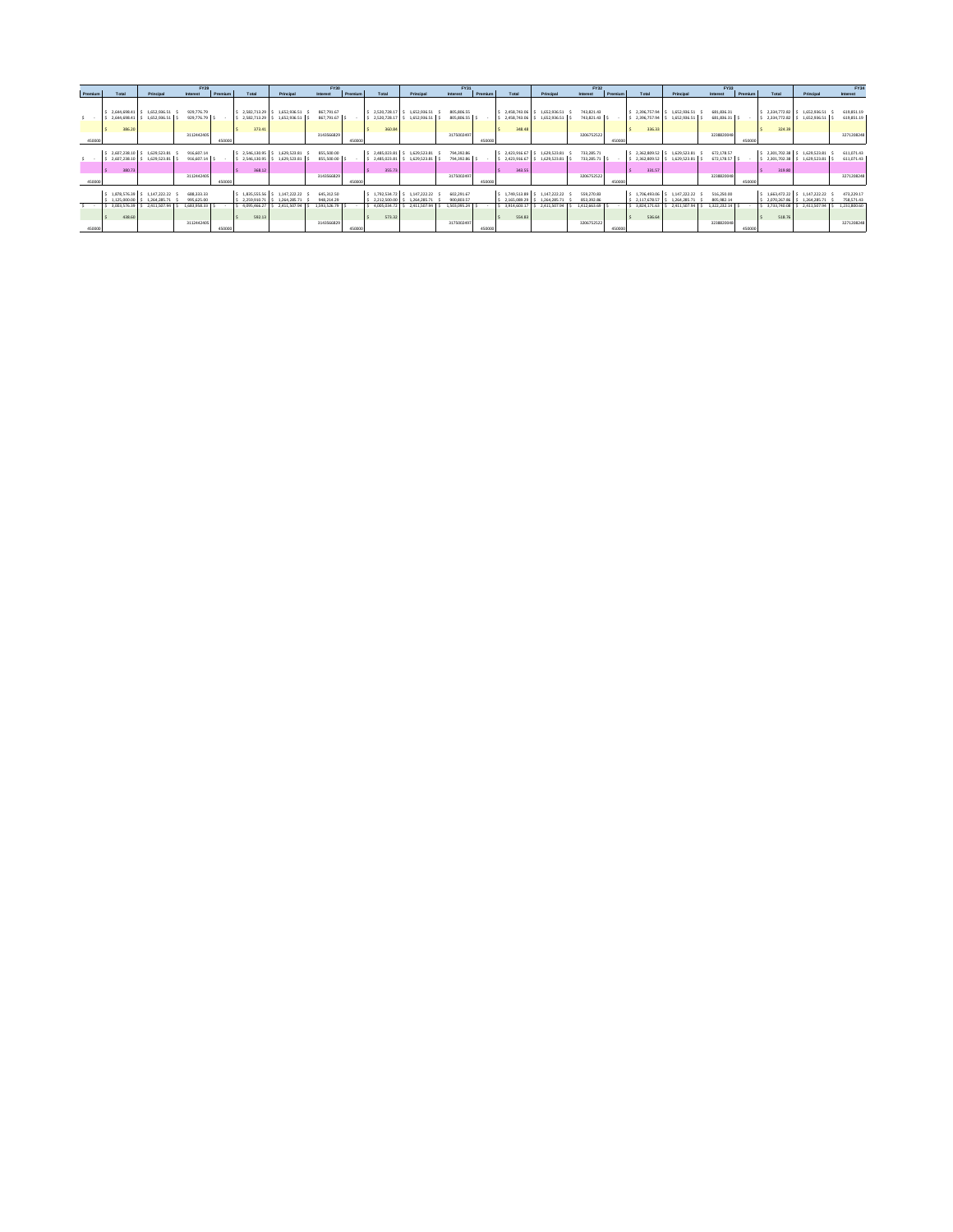|         | FY35<br>Principal<br>Premium<br>Total<br>Total<br>Interest |                                                            |                          |        |                                 |                                              | FY36                     |         |                                  |                               | <b>FY37</b>              |        |                                |                                  | <b>FY38</b>              |        |                               |                                    | FY39                     |        | <b>FY40</b>                  |                                 |                          |
|---------|------------------------------------------------------------|------------------------------------------------------------|--------------------------|--------|---------------------------------|----------------------------------------------|--------------------------|---------|----------------------------------|-------------------------------|--------------------------|--------|--------------------------------|----------------------------------|--------------------------|--------|-------------------------------|------------------------------------|--------------------------|--------|------------------------------|---------------------------------|--------------------------|
| Premium |                                                            |                                                            |                          |        |                                 | Principal                                    | Interest                 | Premium | Total                            | Principal                     | Interest                 |        | Total                          | Principa                         | Interest                 |        | Total                         | Principa                           | Interest                 |        | Total                        | Principal                       | Interest                 |
|         |                                                            |                                                            |                          |        |                                 |                                              |                          |         |                                  |                               |                          |        |                                |                                  |                          |        |                               |                                    |                          |        |                              |                                 |                          |
|         |                                                            |                                                            |                          |        |                                 |                                              |                          |         |                                  |                               |                          |        |                                |                                  |                          |        |                               |                                    |                          |        |                              |                                 |                          |
|         |                                                            | 2.272.787.70 S 1.652.936.51<br>2.272.787.70 S 1.652.936.51 | 557.866.07<br>557,866.07 |        | 2.210.802.58 S                  | 2.210.802.58 \$ 1.652.936.51<br>1,652,936.51 | 495.880.95<br>495.880.95 |         | \$2.148.817.46<br>S 2.148.817.46 | 1,652,936.51<br>1,652,936.51  | 433,895.83<br>433,895.83 |        | \$2,086,832.34<br>2.086.832.34 | 1.652.936.51<br>1,652,936.51     | 371,910.71<br>371,910.71 |        | S 2.024.847.22 S 1.652.936.51 | \$2.024.847.22 \$1.652.936.51      | 309.925.60<br>309.925.60 |        | 1,962,862.10<br>1,962,862.10 | 1.652.936.51<br>1.652.936.51    | 247,940.48<br>247,940.48 |
|         |                                                            |                                                            |                          |        |                                 |                                              |                          |         |                                  |                               |                          |        |                                |                                  |                          |        |                               |                                    |                          |        |                              |                                 |                          |
|         | 312.65                                                     |                                                            |                          |        | 301.12                          |                                              |                          |         | 289.78                           |                               |                          |        | 278.63                         |                                  |                          |        | 267.68                        |                                    |                          |        | 256.91                       |                                 |                          |
|         |                                                            |                                                            | 3303920330               |        |                                 |                                              | 3336959534               |         |                                  |                               | 3370329129               |        |                                |                                  | 3404032420               |        |                               |                                    | 3438072745               |        |                              |                                 | 3472453472               |
| 450000  |                                                            |                                                            |                          | 45000  |                                 |                                              |                          | 45000   |                                  |                               |                          | 450000 |                                |                                  |                          | 450000 |                               |                                    |                          | 45000  |                              |                                 |                          |
|         |                                                            |                                                            |                          |        |                                 |                                              |                          |         |                                  |                               |                          |        |                                |                                  |                          |        |                               |                                    |                          |        |                              |                                 |                          |
|         |                                                            | 2240.595.24 \$ 1.629.523.81                                | 549.964.29               |        | S 2.179.488.10 S 1.629.523.81   |                                              | 488.857.14               |         | S 2.118.380.95 9                 | 1,629,523,81                  | 427,750.00               |        |                                | \$2,057,273.81 \$1,629,523.81    | 366,642.86               |        | S 1,996,166.67 S 1,629,523.81 |                                    | 305.535.71               |        | \$1.935.059.52               | 1.629.523.81                    | 244,428.57               |
|         |                                                            | 2.240.595.24 S 1.629.523.81                                | 549,964.29 S             |        |                                 | 2.179.488.10 \$ 1.629.523.81                 | 488.857.14               |         | $S$ 2.118.380.95                 | 1,629,523.81                  | 427.750.00 S             |        |                                | \$2.057.273.81 \$1.629.523.81 \$ | 366,642.86               |        |                               | \$ 1,996,166.67 \$ 1,629,523.81 \$ | 305.535.71               |        | 1.935.059.52                 | 1.629.523.81 S                  | 244.428.57               |
|         | 308.22                                                     |                                                            |                          |        | 296.85                          |                                              |                          |         | 285.67                           |                               |                          |        | 274.68                         |                                  |                          |        | 263.85                        |                                    |                          |        | 253.27                       |                                 |                          |
|         |                                                            |                                                            | 3303920330               |        |                                 |                                              | 3336959534               |         |                                  |                               | 3370329129               |        |                                |                                  | 3404032420               |        |                               |                                    | 343807274                |        |                              |                                 | 3472453472               |
| 450000  |                                                            |                                                            |                          | 450000 |                                 |                                              |                          | 450000  |                                  |                               |                          | 450000 |                                |                                  |                          | 450000 |                               |                                    |                          | 450000 |                              |                                 |                          |
|         |                                                            |                                                            |                          |        |                                 |                                              |                          |         |                                  |                               |                          |        |                                |                                  |                          |        |                               |                                    |                          |        |                              |                                 |                          |
|         | \$1,620,451.39 \$1,147,222.22 \$                           |                                                            | 430,208.33               |        | S 1,577,430.56 S 1,147,222,22 S |                                              | 387.187.50               |         | S 1.534.409.72 S 1.147.222.22    |                               | 344.166.67               |        |                                | S 1.491.388.89 S 1.147.222.22 S  | 301.145.83               |        | S 1,448,368.06 S 1,147,222,22 |                                    | 258.125.00               |        |                              | S 1.405.347.22 S 1.147.222.22 S | 215, 104.17              |
|         |                                                            | 2.022.857.14 S 1.264.285.71 S                              | 711.160.71               |        |                                 | S 1,975,446.43 S 1,264,285.71                | 663,750.00               |         |                                  | S 1.928.035.71 S 1.264.285.71 | 616.339.29               |        |                                | \$1,880,625.00 \$1,264,285.71    | 568,928.57               |        | S 1.833.214.29 S 1.264.285.71 |                                    | 521.517.86               |        |                              | S 1.785.803.57 S 1.264.285.71 S | 474.107.14               |
|         | 3.643.308.53                                               | S 2.411.507.94                                             | 1,141,369.05 \$          |        |                                 | 3.552.876.98 \$2.411.507.94                  | 1,050,937.50             |         | S 3.462.445.44                   | 2,411,507.94                  | 960.505.95               |        | 3.372.013.89                   | 2,411.507.94                     | 870.074.40               |        | 3.281.582.34                  | 2.411.507.94                       | 779.642.86               |        | 3.191.150.79                 | 2.411.507.94                    | 689.211.31               |
|         |                                                            |                                                            |                          |        |                                 |                                              |                          |         |                                  |                               |                          |        |                                |                                  |                          |        |                               |                                    |                          |        |                              |                                 |                          |
|         | 501.19                                                     |                                                            |                          |        | 483.93                          |                                              |                          |         | 466.92                           |                               |                          |        | 450.22                         |                                  |                          |        | 433.81                        |                                    |                          |        | 417.68                       |                                 |                          |
| 450000  |                                                            |                                                            | 3303920330               | 450000 |                                 |                                              | 3336959534               | 450000  |                                  |                               | 3370329129               | 450000 |                                |                                  | 3404032420               | 450000 |                               |                                    | 343807274                | 450000 |                              |                                 | 3472453472               |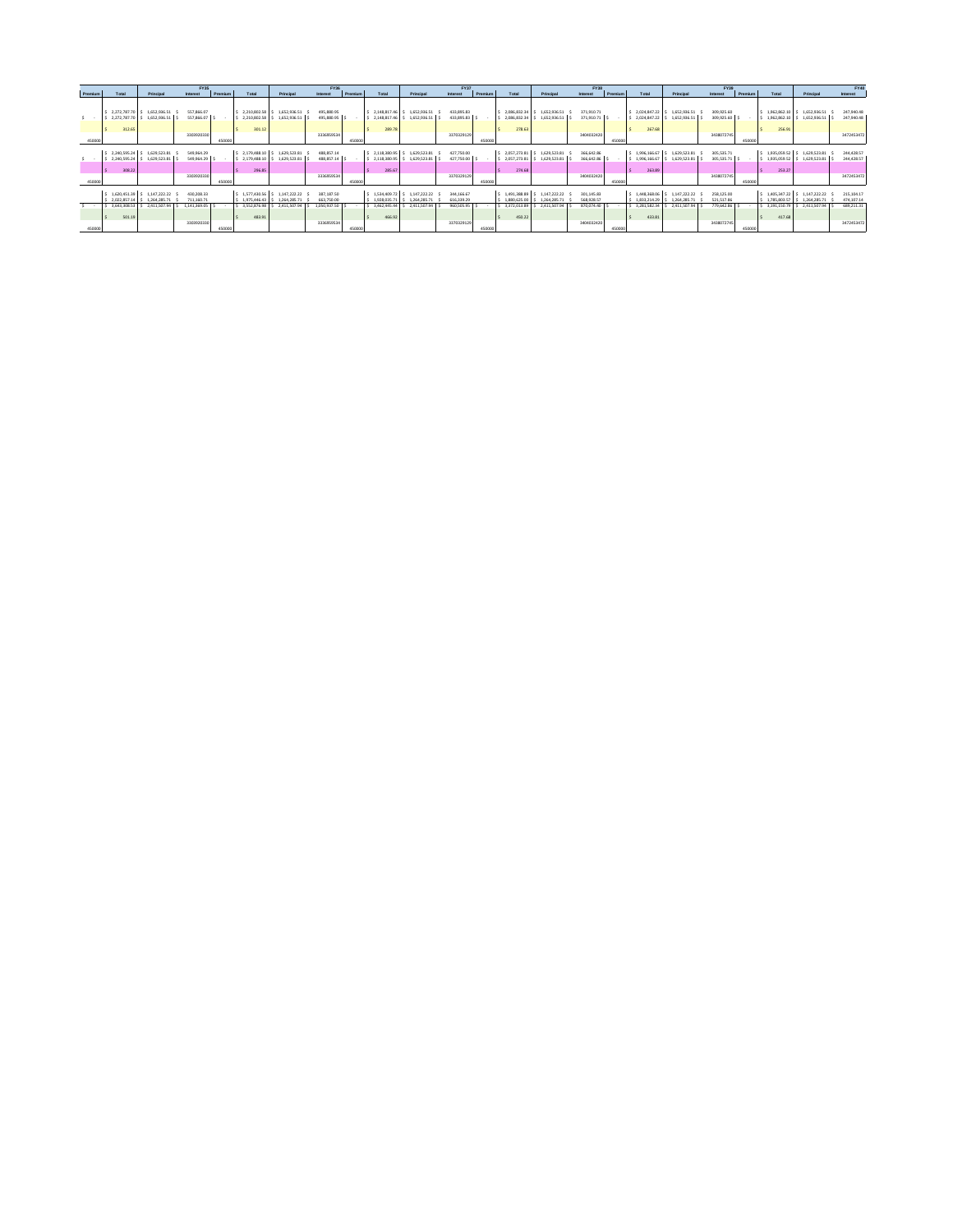|         |                               |                               | <b>FY41</b>     |         |                                 |              | <b>FY42</b>  |         |                                  |                                 | <b>FY43</b>  |         |                  |                                  | <b>FY44</b>     |         |                   |                                            | <b>FY45</b>  |         |        |                                            | <b>FY46</b>      |        |
|---------|-------------------------------|-------------------------------|-----------------|---------|---------------------------------|--------------|--------------|---------|----------------------------------|---------------------------------|--------------|---------|------------------|----------------------------------|-----------------|---------|-------------------|--------------------------------------------|--------------|---------|--------|--------------------------------------------|------------------|--------|
| Premium | Total                         | Principal                     | <b>Interest</b> | Premium | Total                           | Principal    | Interest     | Premium | Total                            | Principal                       | Interest     | Premium | Total            | Principal                        | <b>Interest</b> | Premium | Total             | Principal                                  | Interest     | Premium | Total  | Principal                                  | Interest Premium |        |
|         |                               |                               |                 |         |                                 |              |              |         |                                  |                                 |              |         |                  |                                  |                 |         |                   |                                            |              |         |        |                                            |                  |        |
|         |                               |                               |                 |         |                                 |              |              |         |                                  |                                 |              |         |                  |                                  |                 |         |                   |                                            |              |         |        |                                            |                  |        |
|         | \$1,900,876,98 \$1,652,936.51 |                               | 185, 955, 36    |         | \$1.838,891.87                  | 1,652,936.51 | 123.970.24   |         |                                  | S 1,776,906.75 S 1,652,936.51   | 61.985.12    |         | $5$ 1.714.921.63 |                                  | 0.00            |         | 0.00              |                                            |              |         |        |                                            |                  |        |
|         |                               | 1,900,876,98 \$ 1,652,936.51  | 185,955,36      |         | \$1.838.891.87                  | 1,652,936.51 | 123,970.24   |         |                                  | 5 1.776,906.75 \$ 1.652,936.51  | 61.985.12 S  |         | 1,714,921.63     |                                  | 0.00            |         | 0.00              |                                            |              |         |        |                                            |                  |        |
|         |                               |                               |                 |         |                                 |              |              |         |                                  |                                 |              |         |                  |                                  |                 |         |                   |                                            |              |         |        |                                            |                  |        |
|         | 246.34                        |                               |                 |         | 235.95                          |              | 3542249787   |         | 225.73                           |                                 | 3577672285   |         | 215.70           |                                  | 3613449008      |         | 0.00              |                                            | 3649583498   |         |        |                                            |                  |        |
| 45000   |                               |                               | 3507178007      | 450000  |                                 |              |              | 450000  |                                  |                                 |              | 45000   |                  |                                  |                 | 45000   |                   |                                            |              | 450000  |        |                                            |                  |        |
|         |                               |                               |                 |         |                                 |              |              |         |                                  |                                 |              |         |                  |                                  |                 |         |                   |                                            |              |         |        |                                            |                  |        |
|         | S 1.873.952.38 S 1.629.523.81 |                               | 183, 321, 43    |         | S 1.812.845.24 S 1.629.523.81   |              | 122,214.29   |         | \$1,751,738.10 \$1,629,523.81    |                                 | 61,107.14    |         | \$1,690,630.95   |                                  |                 |         |                   |                                            |              |         |        |                                            |                  |        |
|         |                               | 1,873,952.38 \$ 1,629,523.81  | 183, 321, 43    |         | \$1,812,845.24 \$1,629,523.81   |              | 122.214.29 S |         |                                  | S 1,751,738.10 S 1,629.523.81   | 61.107.14 S  |         | \$1,690,630.95   |                                  |                 |         |                   |                                            |              |         |        |                                            |                  |        |
|         |                               |                               |                 |         |                                 |              |              |         |                                  |                                 |              |         |                  |                                  |                 |         |                   |                                            |              |         |        |                                            |                  |        |
|         | 242.85                        |                               |                 |         | 232.60                          |              |              |         | 222.54                           |                                 |              |         | 212.65           |                                  |                 |         | <b>COL</b>        |                                            |              |         |        |                                            |                  |        |
|         |                               |                               | 3507178007      |         |                                 |              | 3542249787   |         |                                  |                                 | 3577672285   |         |                  |                                  | 3613449008      |         |                   |                                            | 3649583498   |         |        |                                            |                  |        |
| 450000  |                               |                               |                 | 450000  |                                 |              |              | 450000  |                                  |                                 |              | 450000  |                  |                                  |                 | 450000  |                   |                                            |              | 450000  |        |                                            |                  |        |
|         |                               |                               |                 |         |                                 |              |              |         |                                  |                                 |              |         |                  |                                  |                 |         |                   |                                            |              |         |        |                                            |                  |        |
|         | \$1,362,326.39 \$1,147,222.22 |                               | 172.083.33      |         | \$1,319,305.56 \$1,147,222.22   |              | 129,062.50   |         | \$1,276,284.72 \$1,147,222.22 \$ |                                 | 86,041.67    |         |                  | \$1,233,263.89 \$1,147,222.22 \$ | 43.020.83       |         | \$1,190,243.06 \$ |                                            |              |         |        |                                            |                  |        |
|         |                               | S 1.738.392.86 S 1.264.285.71 | 426,696.43      |         | S 1,690,982.14 S 1,264,285.71   |              | 379.285.71   |         |                                  | S 1,643,571,43 S 1,264,285,71 S | 331,875.00   |         |                  | \$1,596,160.71 \$1,264,285.71 \$ | 284, 464.29     |         |                   | \$1,548,750.00 \$1,264,285,71 \$237,053.57 |              |         |        | \$1,501,339.29 \$1,264,285.71 \$189,642.86 |                  |        |
|         |                               | 3.100.719.25 S 2.411.507.94   | 598,779.76      |         | \$ 3,010,287.70 \$ 2,411,507.94 |              | 508.348.21   |         |                                  | 2,919,856.15 \$ 2,411,507.94    | 417,916.67 S |         | 2.829.424.60     | \$2,411,507.94                   | 327,485.12      |         | \$2,738,993.06    | \$1,264,285.71                             | \$237,053.57 |         |        | \$1,501,339.29 \$1,264,285.7               | \$189,642.86     |        |
|         |                               |                               |                 |         |                                 |              |              |         |                                  |                                 |              |         |                  |                                  |                 |         |                   |                                            |              |         |        |                                            |                  |        |
|         | 401.83                        |                               |                 |         | 386.24                          |              |              |         | 370.93                           |                                 | 3577672285   |         | 355.89           |                                  | 3613449008      |         | 341.10<br>$\sim$  |                                            |              | $\sim$  | 185.12 |                                            | 3686079333       |        |
| 450000  |                               |                               | 3507178007      | 450000  |                                 |              | 3542249787   | 450000  |                                  |                                 |              | 450000  |                  |                                  |                 | 450000  |                   |                                            | 3649583498   | 450000  |        |                                            |                  | 450000 |
|         |                               |                               |                 |         |                                 |              |              |         |                                  |                                 |              |         |                  |                                  |                 |         |                   |                                            |              |         |        |                                            |                  |        |